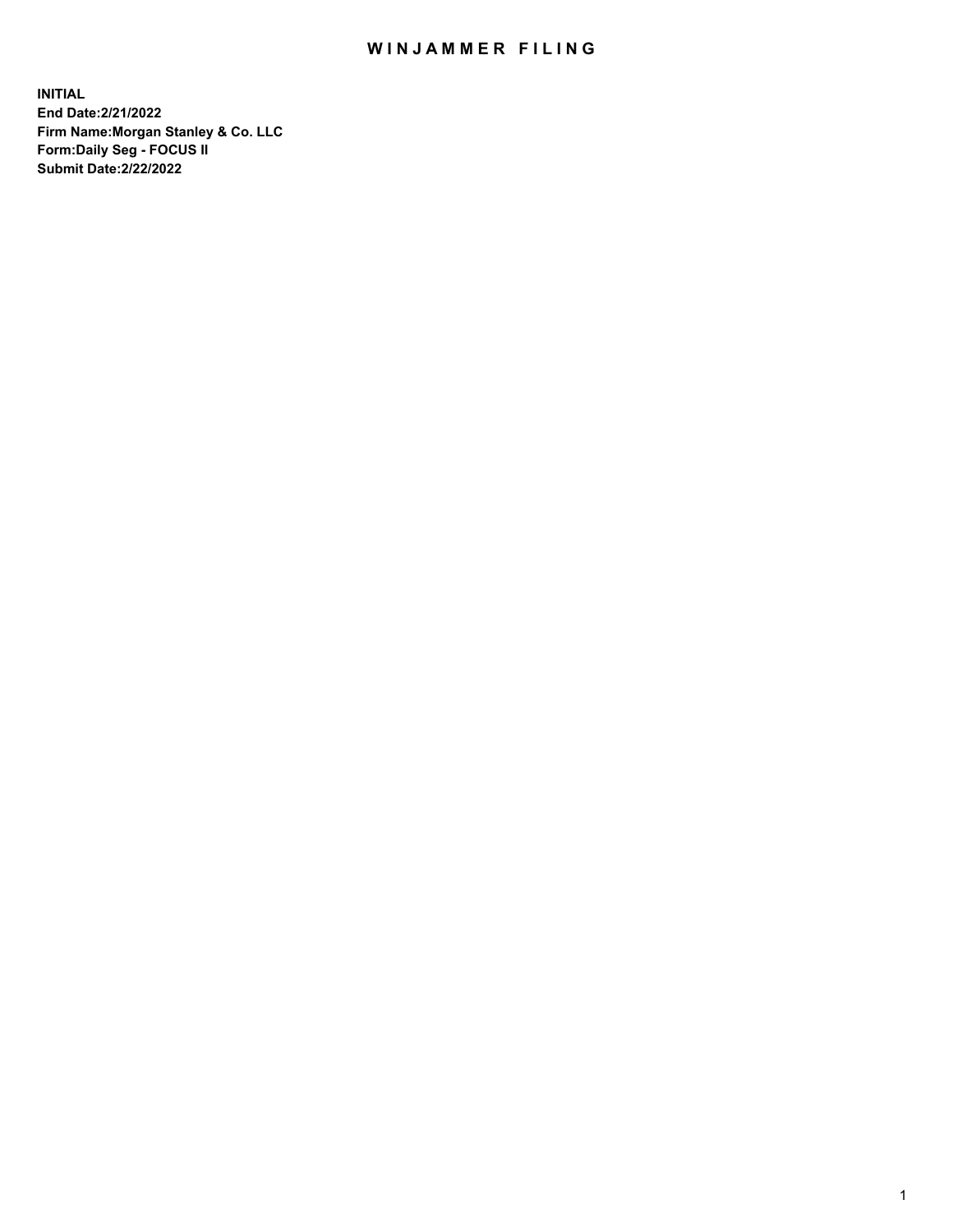**INITIAL End Date:2/21/2022 Firm Name:Morgan Stanley & Co. LLC Form:Daily Seg - FOCUS II Submit Date:2/22/2022 Daily Segregation - Cover Page**

| Name of Company                                                                                                                                                                                                                                                                                                                | Morgan Stanley & Co. LLC                               |
|--------------------------------------------------------------------------------------------------------------------------------------------------------------------------------------------------------------------------------------------------------------------------------------------------------------------------------|--------------------------------------------------------|
| <b>Contact Name</b>                                                                                                                                                                                                                                                                                                            | <b>Ikram Shah</b>                                      |
| <b>Contact Phone Number</b>                                                                                                                                                                                                                                                                                                    | 212-276-0963                                           |
| <b>Contact Email Address</b>                                                                                                                                                                                                                                                                                                   | Ikram.shah@morganstanley.com                           |
| FCM's Customer Segregated Funds Residual Interest Target (choose one):<br>a. Minimum dollar amount: ; or<br>b. Minimum percentage of customer segregated funds required:% ; or<br>c. Dollar amount range between: and; or<br>d. Percentage range of customer segregated funds required between:% and%.                         | 235,000,000<br><u>0</u><br>0 <sup>0</sup><br><u>00</u> |
| FCM's Customer Secured Amount Funds Residual Interest Target (choose one):<br>a. Minimum dollar amount: ; or<br>b. Minimum percentage of customer secured funds required:% ; or<br>c. Dollar amount range between: and; or<br>d. Percentage range of customer secured funds required between:% and%.                           | 140,000,000<br><u>0</u><br><u>00</u><br>00             |
| FCM's Cleared Swaps Customer Collateral Residual Interest Target (choose one):<br>a. Minimum dollar amount: ; or<br>b. Minimum percentage of cleared swaps customer collateral required:% ; or<br>c. Dollar amount range between: and; or<br>d. Percentage range of cleared swaps customer collateral required between:% and%. | 92,000,000<br><u>0</u><br><u>00</u><br>00              |

Attach supporting documents CH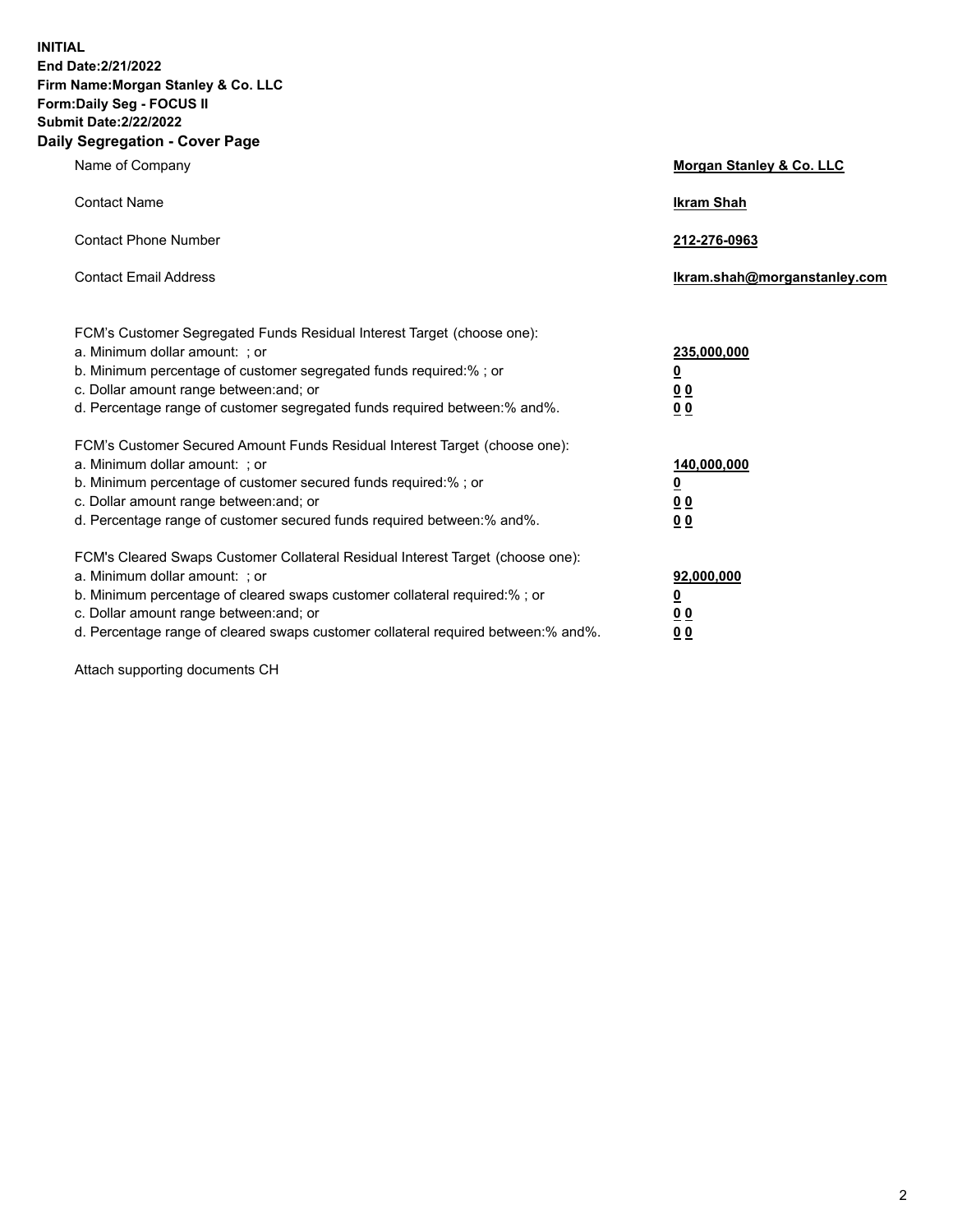## **INITIAL End Date:2/21/2022 Firm Name:Morgan Stanley & Co. LLC Form:Daily Seg - FOCUS II Submit Date:2/22/2022**

## **Daily Segregation - Secured Amounts**

Foreign Futures and Foreign Options Secured Amounts Amount required to be set aside pursuant to law, rule or regulation of a foreign government or a rule of a self-regulatory organization authorized thereunder 1. Net ledger balance - Foreign Futures and Foreign Option Trading - All Customers A. Cash **5,312,887,020** [7315] B. Securities (at market) **2,146,101,749** [7317] 2. Net unrealized profit (loss) in open futures contracts traded on a foreign board of trade **887,823,590** [7325] 3. Exchange traded options a. Market value of open option contracts purchased on a foreign board of trade **48,030,844** [7335] b. Market value of open contracts granted (sold) on a foreign board of trade **-32,535,663** [7337] 4. Net equity (deficit) (add lines 1. 2. and 3.) **8,362,307,540** [7345] 5. Account liquidating to a deficit and account with a debit balances - gross amount **102,695,865** [7351] Less: amount offset by customer owned securities **-100,710,309** [7352] **1,985,556** 6. Amount required to be set aside as the secured amount - Net Liquidating Equity Method (add lines 4 and 5) 7. Greater of amount required to be set aside pursuant to foreign jurisdiction (above) or line 6. FUNDS DEPOSITED IN SEPARATE REGULATION 30.7 ACCOUNTS 1. Cash in banks A. Banks located in the United States **398,152,007** [7500] B. Other banks qualified under Regulation 30.7 **203,445,643** [7520] **601,597,650** 2. Securities A. In safekeeping with banks located in the United States **881,677,284** [7540]

- B. In safekeeping with other banks qualified under Regulation 30.7 **99,937,148** [7560] **981,614,432**
- 3. Equities with registered futures commission merchants
	-
	- B. Securities **0** [7590]
	- C. Unrealized gain (loss) on open futures contracts **7,477,013** [7600]
	- D. Value of long option contracts **0** [7610]
	- E. Value of short option contracts **0** [7615] **16,217,491** [7620]
- 4. Amounts held by clearing organizations of foreign boards of trade
	- A. Cash **0** [7640]
	- B. Securities **0** [7650]
	- C. Amount due to (from) clearing organization daily variation **0** [7660]
	- D. Value of long option contracts **0** [7670]
	- E. Value of short option contracts **0** [7675] **0** [7680]
- 5. Amounts held by members of foreign boards of trade
	-
	-
	- C. Unrealized gain (loss) on open futures contracts **880,346,576** [7720]
	- D. Value of long option contracts **48,030,844** [7730]
	-
- 6. Amounts with other depositories designated by a foreign board of trade **0** [7760]
- 7. Segregated funds on hand **0** [7765]
- 8. Total funds in separate section 30.7 accounts **8,606,061,620** [7770]
- 9. Excess (deficiency) Set Aside for Secured Amount (subtract line 7 Secured Statement Page 1 from Line 8)
- 10. Management Target Amount for Excess funds in separate section 30.7 accounts **140,000,000** [7780]
- 11. Excess (deficiency) funds in separate 30.7 accounts over (under) Management Target **101,768,524** [7785]

**0** [7305]

[7354] **8,364,293,096** [7355]

**8,364,293,096** [7360]

[7530]

[7570]

A. Cash **8,740,478** [7580]

 A. Cash **4,946,302,973** [7700] B. Securities **1,164,487,317** [7710] E. Value of short option contracts **-32,535,663** [7735] **7,006,632,047** [7740] **241,768,524** [7380]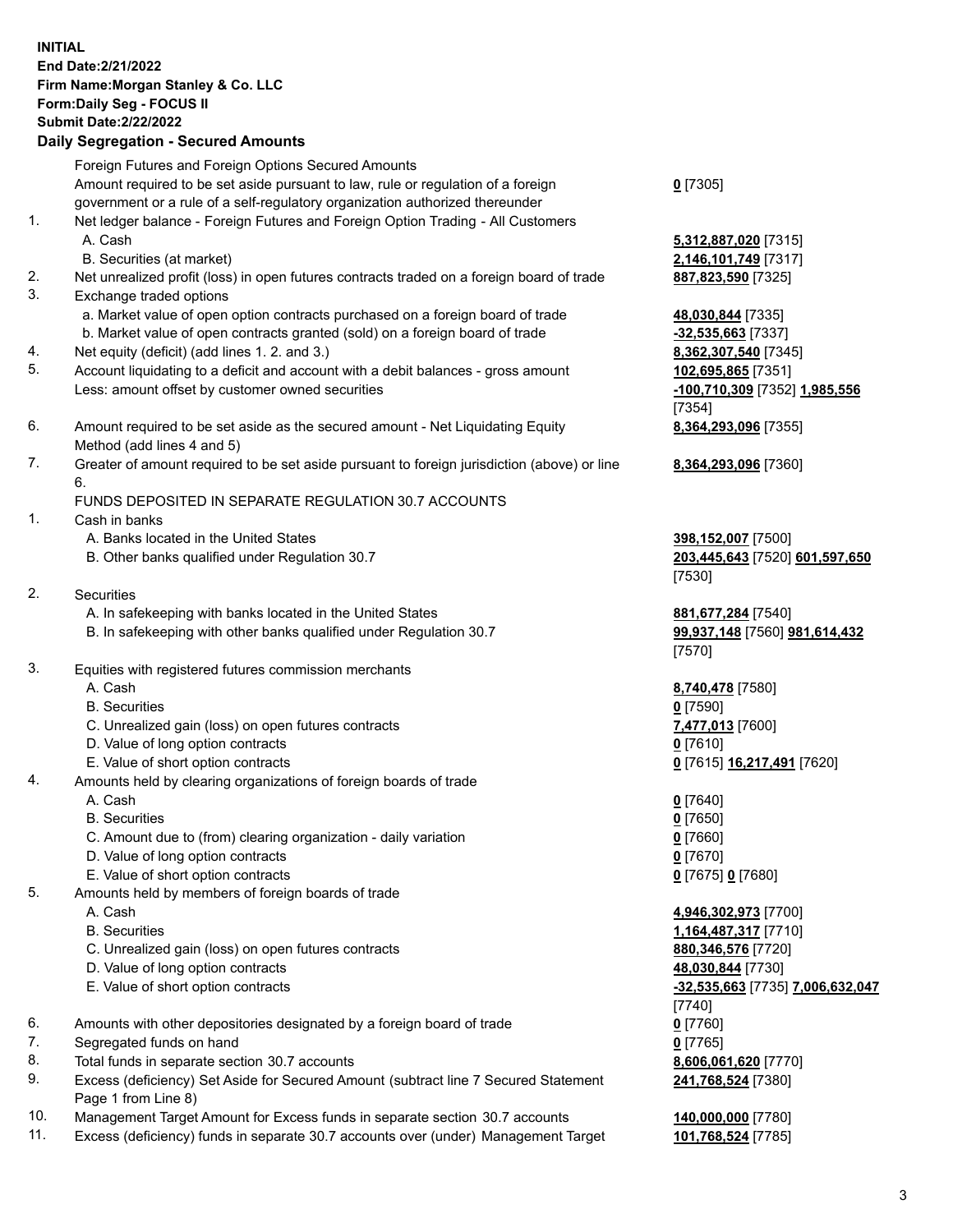**INITIAL End Date:2/21/2022 Firm Name:Morgan Stanley & Co. LLC Form:Daily Seg - FOCUS II Submit Date:2/22/2022 Daily Segregation - Segregation Statement** SEGREGATION REQUIREMENTS(Section 4d(2) of the CEAct) 1. Net ledger balance A. Cash **18,824,408,078** [7010] B. Securities (at market) **7,356,724,729** [7020] 2. Net unrealized profit (loss) in open futures contracts traded on a contract market **-2,296,444,970** [7030] 3. Exchange traded options A. Add market value of open option contracts purchased on a contract market **1,457,983,279** [7032] B. Deduct market value of open option contracts granted (sold) on a contract market **-898,915,355** [7033] 4. Net equity (deficit) (add lines 1, 2 and 3) **24,443,755,761** [7040] 5. Accounts liquidating to a deficit and accounts with debit balances - gross amount **544,283,713** [7045] Less: amount offset by customer securities **-542,448,266** [7047] **1,835,447** [7050] 6. Amount required to be segregated (add lines 4 and 5) **24,445,591,208** [7060] FUNDS IN SEGREGATED ACCOUNTS 7. Deposited in segregated funds bank accounts A. Cash **2,407,449,647** [7070] B. Securities representing investments of customers' funds (at market) **0** [7080] C. Securities held for particular customers or option customers in lieu of cash (at market) **3,020,086,686** [7090] 8. Margins on deposit with derivatives clearing organizations of contract markets A. Cash **14,287,912,498** [7100] B. Securities representing investments of customers' funds (at market) **0** [7110] C. Securities held for particular customers or option customers in lieu of cash (at market) **4,177,077,556** [7120] 9. Net settlement from (to) derivatives clearing organizations of contract markets **211,201,883** [7130] 10. Exchange traded options A. Value of open long option contracts **1,457,983,279** [7132] B. Value of open short option contracts **and the set of our original contracts -898,915,355** [7133] 11. Net equities with other FCMs A. Net liquidating equity **10,274,960** [7140] B. Securities representing investments of customers' funds (at market) **0** [7160] C. Securities held for particular customers or option customers in lieu of cash (at market) **0** [7170] 12. Segregated funds on hand **159,560,487** [7150] 13. Total amount in segregation (add lines 7 through 12) **24,832,631,641** [7180] 14. Excess (deficiency) funds in segregation (subtract line 6 from line 13) **387,040,433** [7190]

- 15. Management Target Amount for Excess funds in segregation **235,000,000** [7194]
- 16. Excess (deficiency) funds in segregation over (under) Management Target Amount Excess

**152,040,433** [7198]